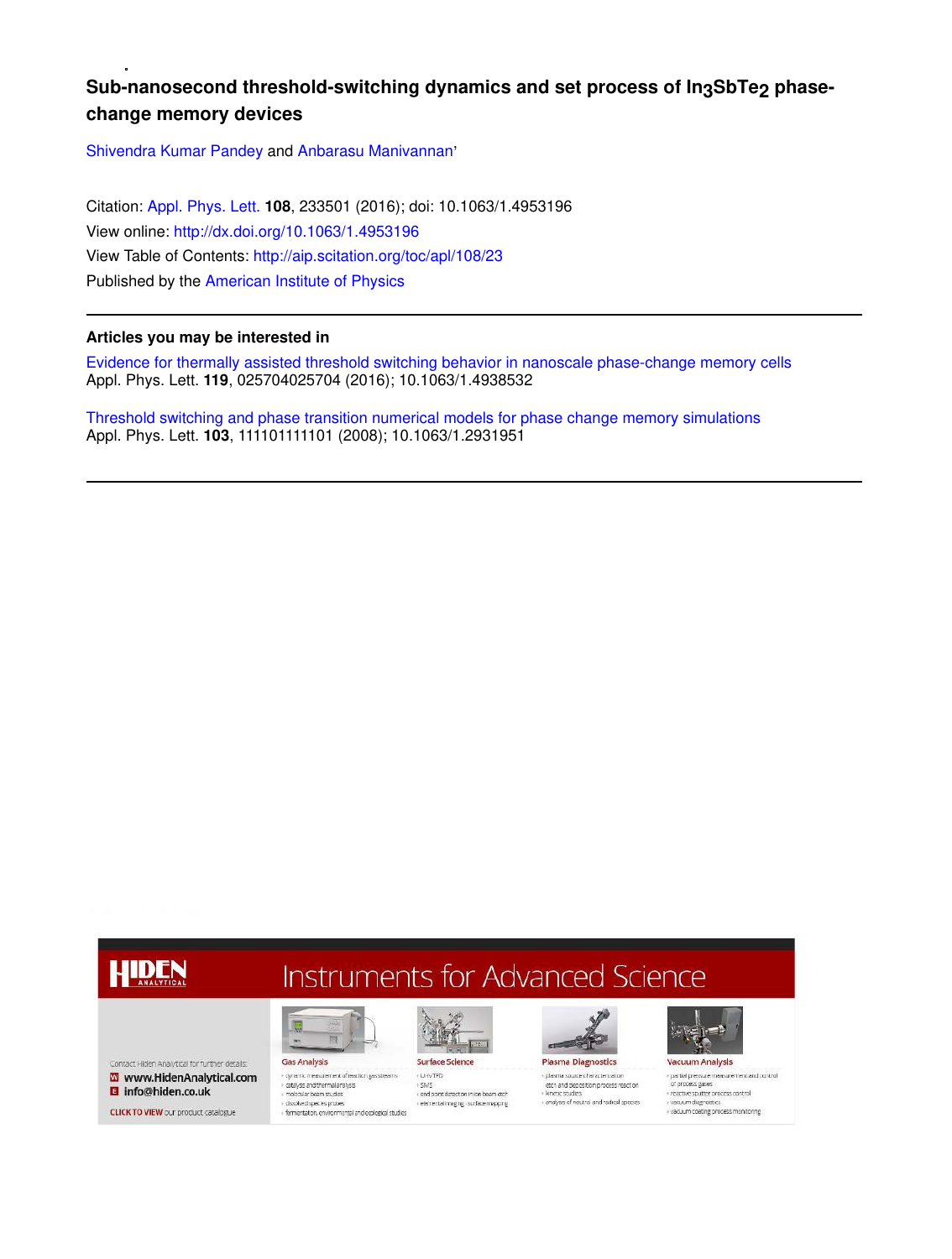

## Sub-nanosecond threshold-switching dynamics and set process of In<sub>3</sub>SbTe<sub>2</sub> phase-change memory devices

Shivendra Kumar Pandey<sup>1</sup> and Anbarasu Manivannan<sup>1,2,a)</sup>

<sup>1</sup>Discipline of Electrical Engineering, Indian Institute of Technology Indore, Indore 452020, Madhya Pradesh, India

<sup>2</sup>Materials Science and Engineering, Indian Institute of Technology Indore, Indore 452020, Madhya Pradesh, India

(Received 19 December 2015; accepted 20 May 2016; published online 6 June 2016)

Phase-change materials show promising features for high-speed, non-volatile, random access memory, however achieving a fast electrical switching is a key challenge. We report here, the dependence of electrical switching dynamics including transient parameters such as delay time, switching time, etc., on the applied voltage and the *set* process of  $In<sub>3</sub>SbTe<sub>2</sub>$  phase-change memory devices at the picosecond (ps) timescale. These devices are found to exhibit threshold-switching at a critical voltage called threshold-voltage,  $V_T$  of 1.9  $\pm$  0.1 V, having a delay time of 25 ns. Further, the delay time decreases exponentially to a remarkably smaller value, as short as  $300 \pm 50$  ps upon increasing the applied voltage up to  $1.1V_T$ . Furthermore, we demonstrate a rapid phase-change behavior from amorphous ( $\sim$ 10 M $\Omega$ ) to poly-crystalline ( $\sim$ 10 k $\Omega$ ) phase using time-resolved measurements revealing an ultrafast set process, which is primarily initiated by the threshold-switching process within 550 ps for an applied voltage pulse with a pulse-width of 1.5 ns and an amplitude of 2.3 V. Published by AIP Publishing. [http://dx.doi.org/10.1063/1.4953196]

Phase-change memory (PCM) devices have demonstrated their capabilities in the next generation high-speed, non-volatile electronic memory applications.<sup>1-3</sup> This is primarily owing to their unique property-portfolio of rapid and reversible switching from high-resistance amorphous (binary "0") to low resistance poly-crystalline (binary "1") state of phase-change (PC) materials by means of nanosecond electrical pulses.4,5 Such peculiar switching characteristics are reproducible over  $10^6$  cycles ensuring better endurance and direct over-write capability.<sup>6,7</sup> Recently, GeSbTe-based PC materials have shown ultrafast crystallization/re-amorphization in sub-nanosecond timescale $\frac{8}{3}$  and also a high degree of scalability with low power programming<sup>9</sup> that renders them ideal for phase-change logic device applications.<sup>10,11</sup>

Besides this, the data retention of stored bits is essentially determined by the stability of amorphous and crystalline states of PC materials. GeSbTe-based PC materials offer a relatively poor thermal stability characterized by a low crystallization temperature,  $T_c$  ( $\sim$ 160 °C or even below).<sup>12</sup> In order to overcome such issues, a wide range of materials was investigated either by means of doping with other elements or modifying the device structure.<sup>5,13</sup> It has been recently reported that InSbTe alloys, such as  $In<sub>3</sub>SbTe<sub>2</sub>$  (IST), possess an improved thermal stability compared to the GeSbTe alloys as validated by the higher crystallization temperature (above  $250^{\circ}$ C), which favors long-term data retention.<sup>14–16</sup> Also, the IST material possesses a rock-salt type electronic structure similar to that of the GeSbTe materials confirming a rapid crystallization process of IST materials.<sup>17</sup> Furthermore, a contrast in electrical resistances of more than six orders of magnitude between the poly-crystalline and the amorphous phase of IST material promises multi-bit data storage applications such that stable intermediate resistance levels can be correlated for more than two logic states.<sup>18</sup> Despite their technological importance, crystallization speed of IST until now has only been achieved in the order of a few hundreds of nanoseconds.19,20 Therefore, a systematic understanding of ultrafast switching and crystallization process of IST devices by nanosecond electrical pulses is essential.

The speed of crystallization is primarily governed by a combined effect of threshold-switching from amorphous-off  $(a$ -*off*) state to amorphous-on  $(a$ -*on*) state, followed by a crystallization (set) state made by Joule heating in the conducting state of PC material.<sup>21</sup> Therefore, these two key factors must be discerned together when high-speed crystallization of PC material is addressed. The speed of threshold-switching is essentially dictated by transient parameters such as delay time,  $t_d$ , i.e., the time elapsed prior to initiation of the switching event. Despite efforts to understand the dependence of  $t<sub>d</sub>$  on applied voltage pulses, it has so far only been realized in the order of a few ns. $4.22$  Hence, it is a challenge to realize faster crystallization made by ns electrical pulses, as it is primarily limited by the dependence on ultrafast thresholdswitching transient characteristics of PCM devices. Owing to these facts, the speed of crystallization is slow compared to that of amorphization, which is the main drawback keeping us from achieving picosecond (ps) programming characteristics of the PCM devices. Therefore, a systematic understanding of time-resolved electrical pulse measurements of threshold-switching dynamics and set process of the PCM devices together in ps timescale is essential.

We report here, a systematic study of the dependence of transient switching parameters such as delay time,  $t_d$ , and switching time,  $t_s$ , on the applied voltage pulses of the IST cells at the ps-timescale. Our findings address a trade-off a)Electronic mail: anbarasu@iiti.ac.in **between the applied voltage pulse and the delay time revealing**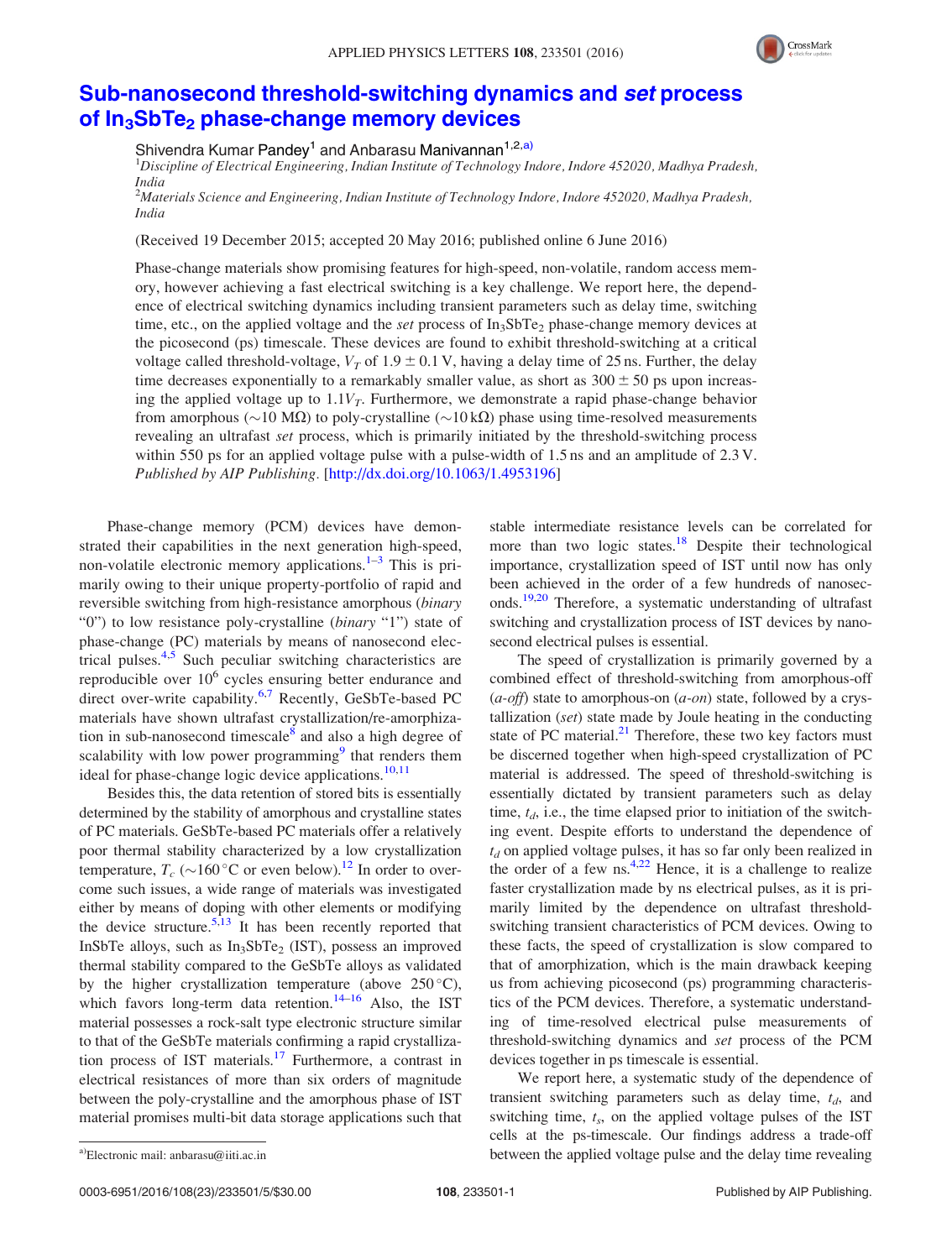a small  $t_d$  of 300 ps for 1.1 times of threshold voltage,  $V_T$ . Furthermore, our experimental results show an ultrafast set operation of IST devices within 550 ps.

Realizing such crystallization speeds imposes severe constraints on the measurement techniques. Hence, for reliable exploration of speed limits of PCM cells with ps electrical pulses, carefully designed high frequency contact-boards are essential.<sup>2</sup> Furthermore, a rapid change in dynamic resistances owing to threshold switching from  $a$ -off to  $a$ -on state causes loading and unloading of parasitic capacitances in ps, which limits the realization of the actual response of the device. In order to overcome such challenges, we used a custom-designed programmable electrical tester (PET) having a dedicated measurement line, which allows capturing the ultrafast switching dynamics of PCM cells. The PET setup consists of an Arbitrary Waveform Generator (AWG, Agilent technologies), a Digital Storage Oscilloscope (DSO, Teledyne Lecroy), a custom-made probe-station with GHz contact-boards having impedance-matching circuit (IMC) and amplifier (Amp) circuits as shown in Fig.  $1(a)$ . The IMC is designed to maintain a constant line resistance  $(50 \Omega,$ same as the source and measuring end) during a rapid change of device resistances. The contact-boards were specially designed with the intent of supporting electrical pulse measurements in the ps-timescale owing to passive components that are high-frequency compatible up to 50 GHz having very small internal reactance (LC down to  $1 \times 10^{-24}$ ). Active components are fully avoided in the direct measurement line so as to facilitate ultrafast *off-on* transitions of the PCM cells in the time-resolved data with a resolution of 50 ps. Also, to study the device response in the highresistance amorphous phase, during which current flows typically in the range of a few nA to a few tens of  $\mu$ A, a high-speed amplifier circuit (Amp) is incorporated in parallel to the direct measurement line. Hence, the contact-boards provide two outputs simultaneously. One corresponds to the direct output line which provides the ultrafast *a-off* to *a-on* switching response and the second output line displays the sub-threshold current of the device.

The AWG allows voltage pulses down to a pulse-width of 1.5 ns (full width half maximum,  $FWHM$ ), rise time,  $t_r$ , and fall time,  $t_f$ , of 1 ns having an amplitude up to 5 V and the DSO with contact-boards capable of capturing electrical characteristics at 50 ps resolution. High frequency cables used in this setup were found to have a transient response similar to that of a test pulse having  $t_r$  and  $t_f$  of 100 ps and the response time of high frequency contact-boards was found to be 250 ps. This setup, therefore, has the potential to allow overcoming the experimental challenges significantly for a reliable exploration of speed limits in the PCM devices.

In the present study, the IST phase-change thin films were RF sputter-deposited (background pressure  $4 \times 10^{-7}$  mbar, 20 sccm Ar flow, deposition rate of  $0.0161 \text{ nm s}^{-1}$ , operating in constant power mode of 25W, substrate rotation of 10 rpm) on the  $SiO<sub>2</sub>$  substrates from a single  $In<sub>3</sub>SbTe<sub>2</sub>$  stoichiometric target (ACI Alloys Inc.) of 99.99% purity. The amorphous nature of the as-deposited thin films was confirmed by X-ray diffraction. The composition analysis of as-deposited IST films performed by energy dispersive X-ray spectroscopic technique at over five locations reveals variations within 2 at. %. Furthermore,



FIG. 1. (a) Schematic of custom-built programmable electrical tester consisting of an AWG, DSO, and also high-frequency contact-boards which include IMC, Amp. Also, schematic of the PCM cell structure is shown consisting of TE, IST as PCM layer and a BE in a sandwich geometry. (b) Current-voltage characteristics of the IST device for  $V_A$  (black color, triangle) having leading and trailing edge of 125 ns. Threshold-switching occurs at  $V_T$  (1.9 V),  $I_D$  (red color, square) rapidly increases from *a-off* to conducting state. During the trailing edge,  $I_D$  follows  $V_A$  indicating the formation of low-resistance poly-crystalline state. (c) Experimental data (black color, circle), analytical solutions (blue color, line), numerical solutions (green color, line) of sub-threshold conduction of IST cells. Analytical $^{23}$  and numerical solutions $24.25$  are in agreement with the experimental data.

the IST cells were fabricated using IST as an active layer (thickness of  $58 \pm 0.3$  nm), which is sandwiched between the bottom electrode (BE, thickness of  $28 \pm 0.2$  nm) and the top electrode (TE, thickness of  $28 \pm 0.2$  nm) of Titanium (Ti) on the  $SiO<sub>2</sub>$  substrates as shown in Fig. 1(a). Mechanical masks were used for creating specific device patterns in a cross-bar like configuration such that the BE line width is  $700 \mu m$  and a short TE line width is  $300 \mu m$ .

The PET setup is employed to study the dependence of transient parameters and ultrafast switching dynamics of IST cells. The electrical switching properties of several IST cells are characterized in the as-deposited amorphous  $(\sim 10 \text{ M}\Omega)$ phase. Figure  $1(b)$  displays the time-resolved current-voltage characteristics and the switching behavior of IST cells, for an applied voltage pulse,  $V_A$ , having an amplitude of 2.0 V, leading/trailing edges of 125 ns. It can be clearly seen from Fig.  $1(b)$  that during the leading edge of  $V_A$ , the device remains in high resistance *a-off* state below a critical voltage  $V_T$  of 1.9 ± 0.1 V. At  $V_T$ , the device current,  $I_D$ , increases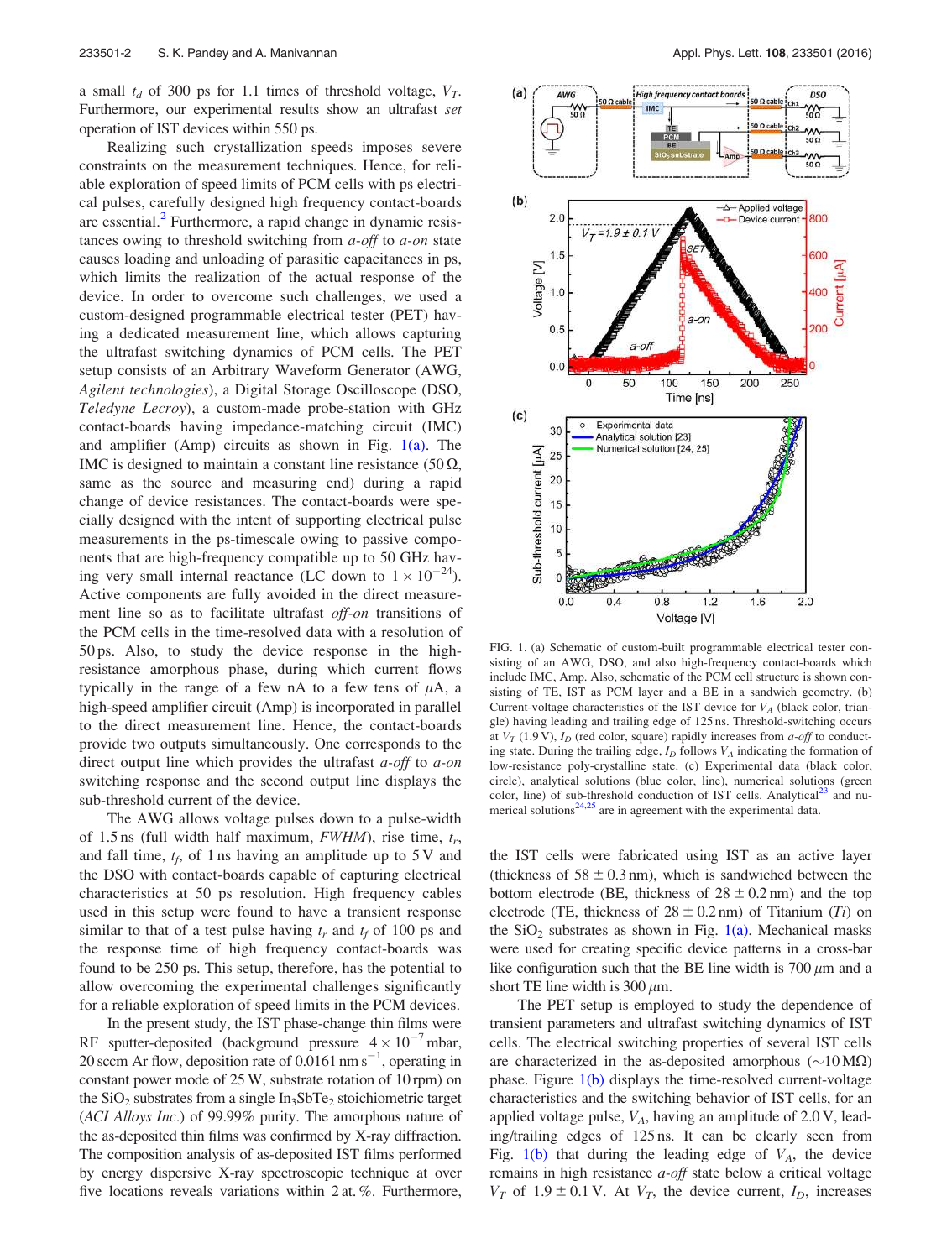rapidly leading to a low resistance *a-on* state. Subsequent to this, the formation of a low resistance state is maintained during the trailing edge of  $V_A$ , owing to the crystallization of the conductive phase revealing a set process. Fig. 1(c) shows the behavior of the sub-threshold current, which indicates an ohmic conductivity at as low a voltage as 0.5 V. For higher voltages, the conductivity increases exponentially until  $V_T$ (1.9 V). The obtained experimental data on the sub-threshold conduction was found to be in agreement with the analytical solutions $^{23}$  based on the thermally assisted, trap-limited conduction (Fig.  $1(c)$ , blue line). In addition to this, numerical solutions were performed based on the literature<sup>24,25</sup> to validate the experimental data, which reveal the consistency of the experimental data of sub-threshold conduction (Fig. 1(c), green line). In order to further confirm the evolution of subthreshold currents systematically, the amplitude of the  $V_A$ pulses were varied from 0.2 V to 1.7 V with a pulse pattern comprising a plateau time,  $t_p$  of 100 ns,  $t_r$  and  $t_f$  of 1 ns. It can be clearly noticed from Fig.  $2(a)$  that for each  $V_A$  a constant sub-threshold current was observed, which increases systematically on varying  $V_A$ . The steady-state value of the subthreshold currents for each  $V_A$  is shown in Fig. 2(b), which confirms the similar behavior of data presented in Fig. 1(b).

Furthermore, in order to obtain a precise value of the transient parameters that are associated with thresholdswitching, a careful optimization of the pulse parameters of  $V_A$  is essential.<sup>2</sup> Typically, a steep leading edge allows the derivation of  $t_d$  precisely, the  $t_p$  controls the crystallization of



FIG. 2. (a) Evolution of sub-threshold currents for  $V_A$  (having  $t_r$ ,  $t_f$  of 1 ns and  $t_p$  of 100 ns) varying from 0.2 V to 1.7 V. (b) Sub-threshold current behavior for a systematically varying  $V_A$  in conformance with Fig. 1(c).

the PC material, and the trailing edge indicates the status of device resistance. Therefore for the present investigation, we validate the dependency of transient parameters on  $V_A$ , by varying the pulse amplitudes from 1.8 V to 2.4 V having pulse parameters  $t_r$ ,  $t_f$  of 1 ns and  $t_p$  of 100 ns.

The time-resolved ultrafast switching characteristics of numerous IST cells investigated here are in general characterized by the aforementioned specific pulse parameters. Figure 3(a) depicts the  $I_D$  measured for varying  $V_A$  from 1.8 V to 2.4 V. It can be clearly seen from Fig. 3(a) that the device remains in the a-off state for  $V_A$  of 1.8 V. At  $V_A$ equal to 1.9 V, the device exhibits threshold-switching with a finite  $t_d$  of 25 ns. Subsequent to this,  $t_d$  decreases rapidly for increasing  $V_A$ . Based on the literature,<sup>26</sup> the precise values of  $t_d$  and the  $t_s$  (switching time from *a-off* to *a-on* state, as described by change in  $I_D$  from  $\sim$ 30  $\mu$ A to  $\sim$ 250  $\mu$ A) are actually estimated from these measurements and are plotted in Figs.  $3(b)$  and  $3(c)$ , respectively. Figure  $3(b)$  displays the dependence of  $t_d$  upon  $V_A$  revealing an exponential decrease of  $t_d$  for increasing  $V_A$ . It is noteworthy to mention that a



FIG. 3. (a) Time-resolved measurement of the device current  $I_d$  for voltage pulses ranging from 1.8 to 2.4 V. The overlay of  $I<sub>d</sub>$  reveals the dependency of transient parameters such as  $t_d$  and  $t_s$  on  $V_A$ . (b) Dependence of delay time,  $t_d$ , and (c) switching time,  $t_s$ , on  $V_A$ .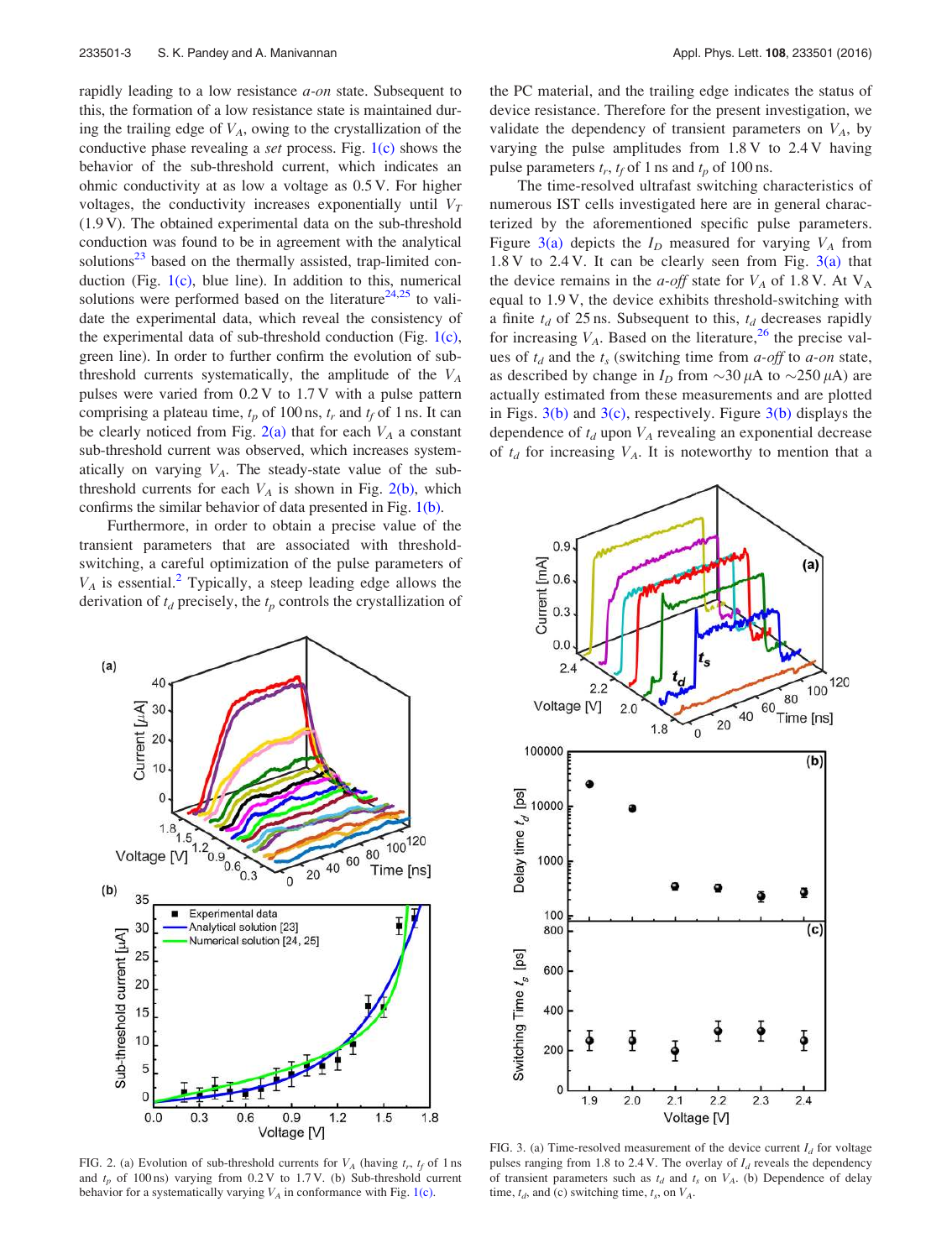strikingly small value of  $t_d$  of 300 ps is observed for a  $V_A$  of 2.1 V (1.1 $V_T$ ), and remains as a constant value of  $t_d$  even up to a  $V_A$  of 2.4 V.

In addition to this,  $t_s$  is found to be a constant value at 250 ps for the application of various  $V_A$ , as depicted in Fig.  $3(c)$ . Therefore, it is noteworthy to mention that our experimental findings unravel a remarkably low value of  $t_d$ at 300 ps, which is about one order lower than the values reported in the literature. $4,27,28$  This result confirms ultrafast switching from a-off to a conducting state of IST devices by the application of at least 1.1 times of  $V_T$ , demonstrating the ps-programming characteristics. This scheme of dependence of  $t_d$  would potentially be of immense help in identifying pulse parameters for ultrafast programming of the PCM devices.

In order to investigate the ultrafast set process of IST cells by employing the present experimental data on the dependence of the transient parameters such as  $t_d$ , we have chosen a voltage pulse with a very short pulse-width (FWHM) of 1.5 ns, amplitude of 2.3 V,  $t_r$  and  $t_f$  of 1 ns. Figure 4 displays the  $V_A$ , the response of  $I_D$  and the change of dynamic resistances corresponding to switching from the amorphous to poly-crystalline state of IST devices. It is noteworthy to mention here that  $I_D$  rapidly increases from *a-off* to a conducting state after a finite  $t_d$  of 300 ps, validating our



FIG. 4. Ultrafast set operation of IST device using (a)  $V_A$  of 2.3 V with a pulse-width of 1.5 ns (FWHM) and  $t_r$ ,  $t_f$  of 1 ns. (b)  $I_D$  increases rapidly after the delay of  $300 \pm 50$  ps indicating a rapid threshold-switching from amorphous to conducting state within 550 ps, which includes a  $t_d$  of 300 ps and a  $t_s$  of 250 ps. (c) Dynamic change of resistances from amorphous ( $\sim$ 10 M $\Omega$ ) to poly-crystalline (10 k $\Omega$ ) state revealing set operation.

experimental findings of the dependence of  $t_d$  on  $V_A$  for even very short pulses having pulse-width of 1.5 ns (FWHM). Subsequent to this, the current flowing in the *a-on* state crystallizes the local region as depicted by the formation of a permanent low resistance state during the trailing edge of  $V_A$ , leading to the set operation. Evidence of this signature is the rapid transition of dynamic resistances from high resistance (~10 MΩ) amorphous state to a low resistance (~10 kΩ) state as shown in Fig.  $4(c)$ . The permanent change in resistance from amorphous to a low resistance poly-crystalline state ( $\sim$ 10 k $\Omega$ ) made by an ultrafast set pulse is confirmed by means of a subsequent *read* pulse (with an amplitude of 0.2 V, pulse-width of 100 ns). Therefore, this result reveals a strikingly fast set operation of IST devices within 1.5 ns, wherein a change in the dynamic resistance is obtained well within 550 ps, which includes a  $t_d$  of 300 ps and a  $t_s$  of 250 ps. Hence, this ultrafast threshold-switching initiated after a very short  $t_d$  of 300 ps validates the dependence of  $t_d$ as discussed above for an increased  $V_A$  of 2.3 V. Owing to this voltage-dependent transient characteristics, thresholdswitching is found to occur at a lower value of  $V_T$  for an increased applied voltage of 2.3 V. This experimental observation is consistent with a theory of field induced nucleation switching in phase change materials $29-31$  providing a plausible explanation that the nucleation barrier decreases exponentially with higher electrical electric fields and also the formation of needle shaped crystallites which is having lower nucleation barriers compared to spherical nuclei. Hence, for higher  $V_A$ , switching is likely to occur at a relatively lower  $V_T$ .<sup>31</sup> This ultrafast switching effect in the amorphous phase by means of increased  $V_A$  may therefore be looked upon as a precursor to the local ordering in the conducting region and can be compared to the concept of prestructural ordering by means of a weak electric field induced rapid crystallization<sup>8</sup> using the sub-nanosecond electrical pulses owing to an increased amplitude of  $V_A$ . Therefore, the present study sheds light on the dependence of the transient parameters on  $V_A$  in ps-timescale and paves the way for achieving ultrafast programming characteristics of the PCM devices, by means of a suitable choice of pulse parameters.

In conclusion, we have demonstrated the dependence of transient switching parameters such as delay time,  $t_d$ , and switching time,  $t_s$ , on the applied voltage pulses of the IST devices at the picosecond-timescale. Our findings reveal that  $t_d$  decreases rapidly upon increasing  $V_A$  culminating in a small delay time of 300 ps for 1.1  $V_T$ . In addition to this, the conducting state was obtained within a  $t_s$  of 250 ps from a-off state. Furthermore, an ultrafast set operation of IST devices was achieved for  $V_A$  of 2.3 V with a very short pulsewidth of 1.5 ns (FWHM) revealing a rapid phase-change from a high-resistance amorphous to a low resistance polycrystalline state that was initiated by the threshold-switching process from amorphous to a conducting state within 550 ps. These results of sub-nanosecond transient parameters and an ultrafast set operation of the IST devices may be of immense help towards the development of high-speed non-volatile electronic memories with gigahertz data transfer rates.

A.M. thanks the Department of Science and Technology (Grant Nos.: SB/FTP/ETA-381/2012 and SB/EMEQ-032/